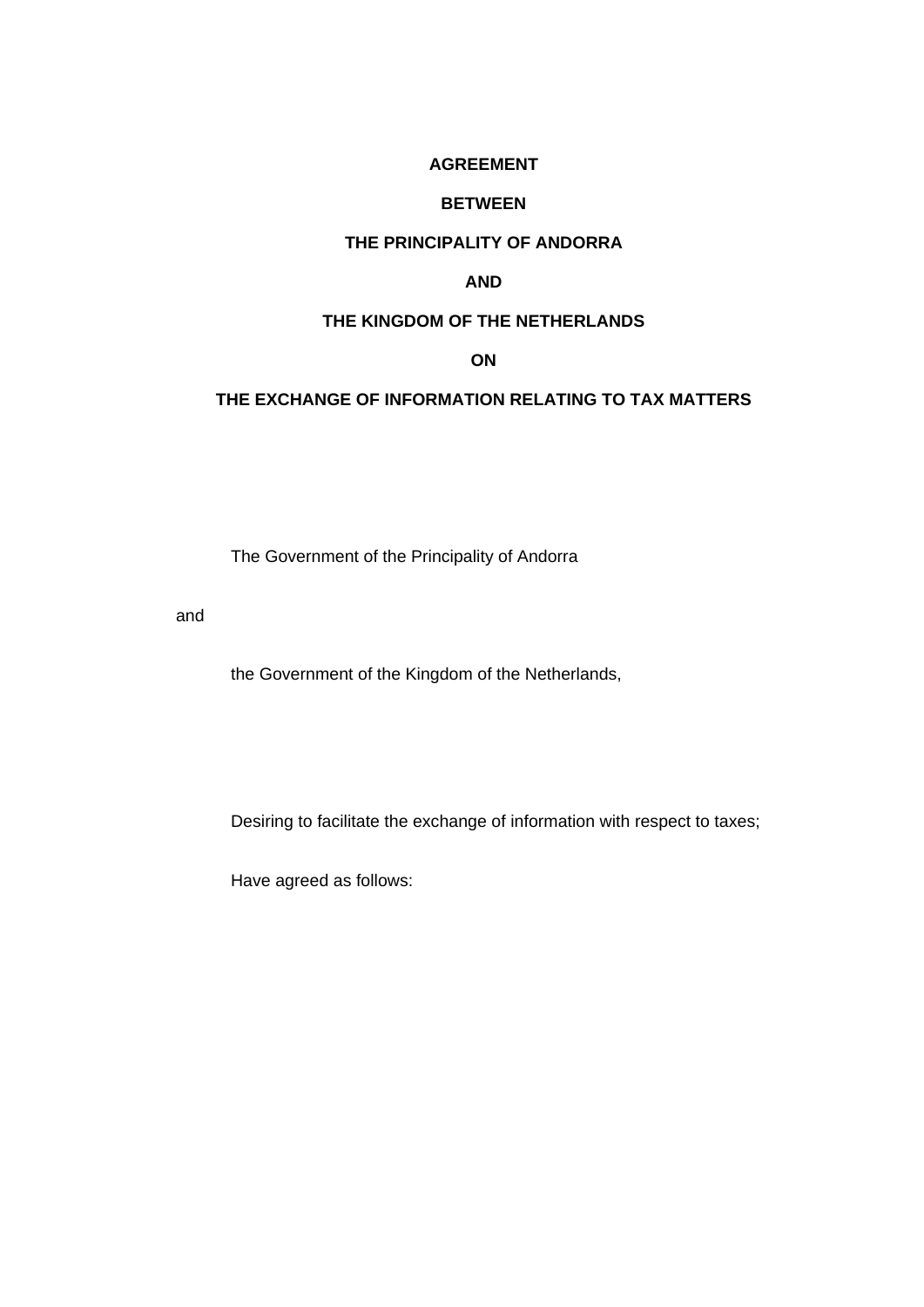# *Article 1 Object and scope of the Agreement*

The competent authorities of the Contracting Parties shall provide assistance through exchange of information that is foreseeably relevant to the administration and enforcement of the domestic laws of the Contracting Parties concerning taxes covered by this Agreement. Such information shall include information that is foreseeably relevant to the determination, assessment and collection of such taxes, the recovery and enforcement of tax claims, or the investigation or prosecution of tax matters. Information shall be exchanged in accordance with the provisions of this Agreement and shall be treated as confidential in the manner provided in Article 8. The rights and safeguards secured to persons by the laws or administrative practice of the requested Party remain applicable to the extent that they do not unduly prevent or delay effective exchange of information.

#### *Article 2*

#### *Jurisdiction*

A requested Party is not obligated to provide information which is neither held by its authorities nor in the possession or control of persons who are within its territorial jurisdiction.

#### *Article 3*

#### *Taxes Covered*

1. The taxes which are the subject of this Agreement are taxes of every kind and description.

2. The competent authorities of the Contracting Parties shall notify each other of any substantial changes to the taxation and related information gathering measures covered by this Agreement.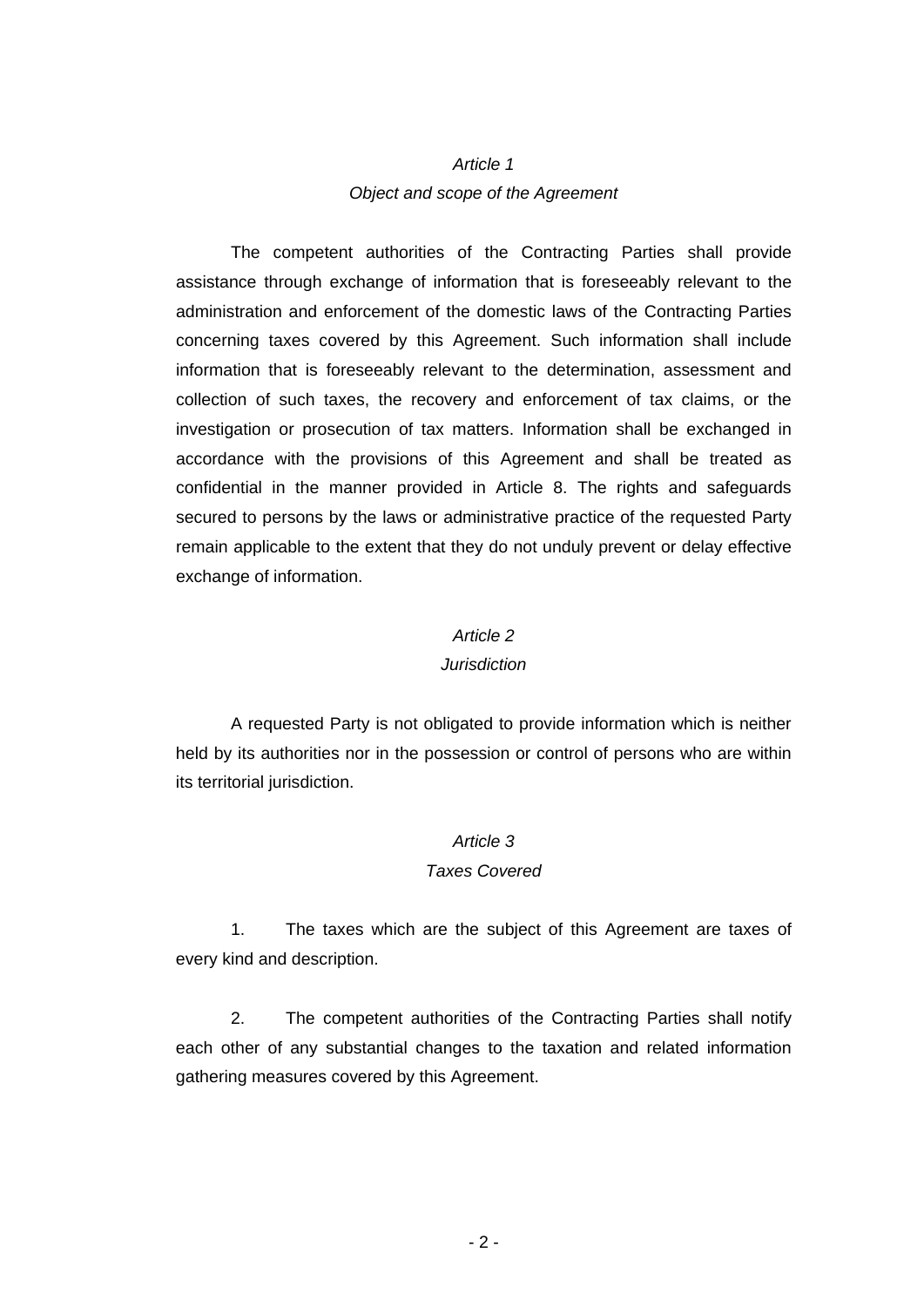## *Article 4*

## *Definitions*

- 1. For the purposes of this Agreement, unless otherwise defined:
	- a) the term "Contracting Party" means Andorra or the Netherlands as the context requires;
	- b) the term "Andorra" means the Principality of Andorra and when used in a geographical sense, means the land territory according to Andorran legislation and in accordance with international law within Andorra exercises jurisdiction or sovereign rights;
	- c) the term "the Netherlands" means the part of the Kingdom of the Netherlands that is situated in Europe, including its territorial seas, and any area beyond the territorial sea within which the Netherlands, in accordance with international law, exercises jurisdiction or sovereign rights with respect to the sea bed, its subsoil and its superjacent waters, and their natural resources;

## d) the term "competent authority" means

- i) in the case of Andorra, the Minister in charge of Finance or the Minister's authorised representative;
- ii) in the case of the Netherlands, the Minister of Finance or the Minister's authorised representative;
- e) the term "person" includes an individual, a company and any other body of persons;
- f) the term "company" means any body corporate or any entity that is treated as a body corporate for tax purposes;
- g) the term "publicly traded company" means any company whose principal class of shares is listed on a recognised stock exchange provided its listed shares can be readily purchased or sold by the public. Shares can be purchased or sold "by the public" if the purchase or sale of shares is not implicitly or explicitly restricted to a limited group of investors;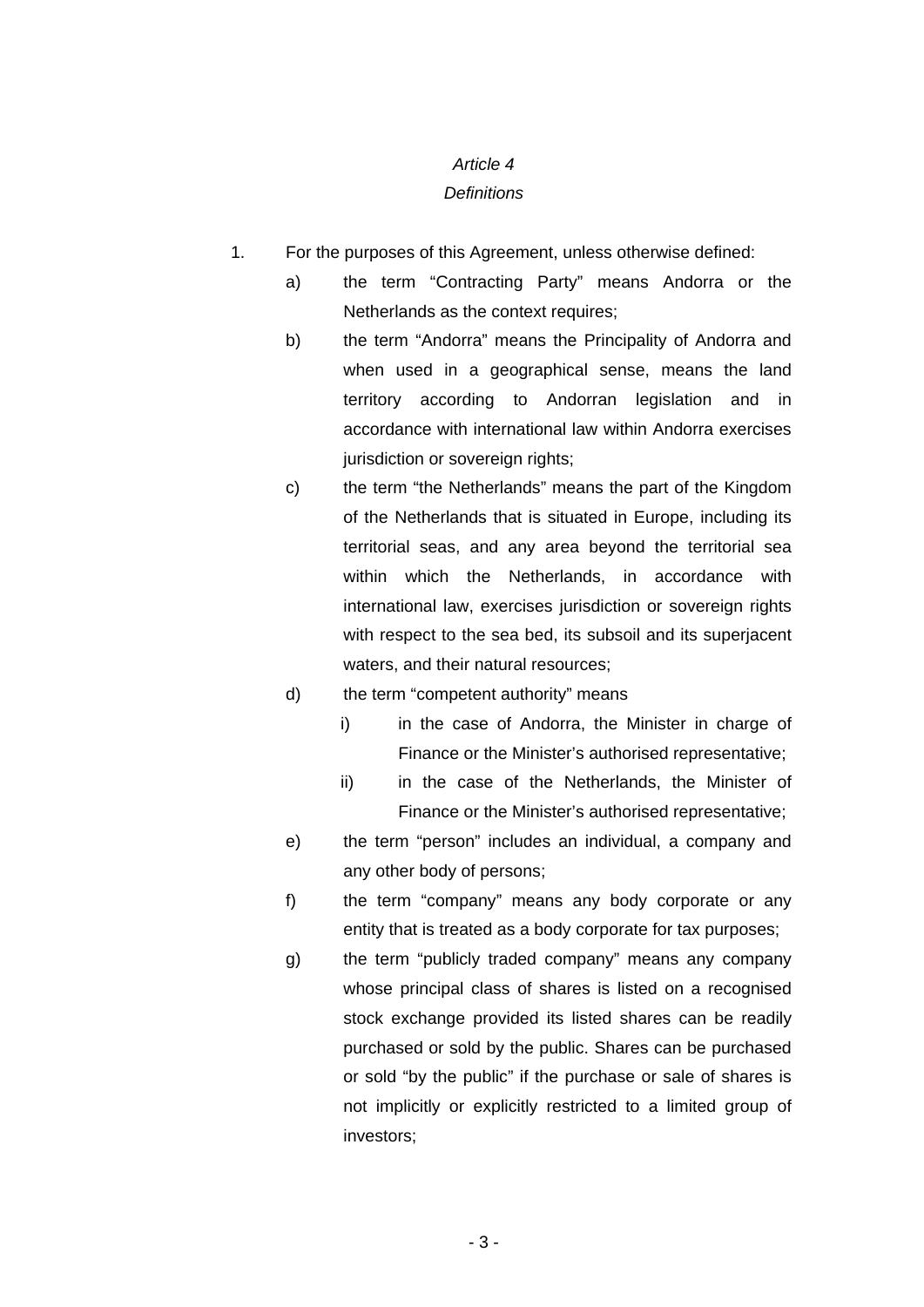- h) the term "principal class of shares" means the class or classes of shares representing a majority of the voting power and value of the company;
- i) the term "recognised stock exchange" means any stock exchange agreed upon by the competent authorities of the Contracting Parties;
- j) the term "collective investment fund or scheme" means any pooled investment vehicle, irrespective of legal form. The term "public collective investment fund or scheme" means any collective investment fund or scheme provided the units, shares or other interests in the fund or scheme can be readily purchased, sold or redeemed by the public. Units, shares or other interests in the fund or scheme can be readily purchased, sold or redeemed "by the public" if the purchase, sale or redemption is not implicitly or explicitly restricted to a limited group of investors;
- k) the term "tax" means any tax to which this Agreement applies;
- l) the term "applicant Party" means the Contracting Party requesting information;
- m) the term "requested Party" means the Contracting Party requested to provide information;
- n) the term "information gathering measures" means laws and administrative or judicial procedures that enable a Contracting Party to obtain and provide the requested information;
- o) the term "information" means any fact, statement or record in any form whatever;
- p) the term "criminal tax matters" means tax matters involving intentional conduct which is liable to prosecution under the criminal laws of the applicant Party;
- q) the term "criminal laws" means all criminal laws designated as such under domestic law irrespective of whether contained in the tax laws, the criminal code or other statutes.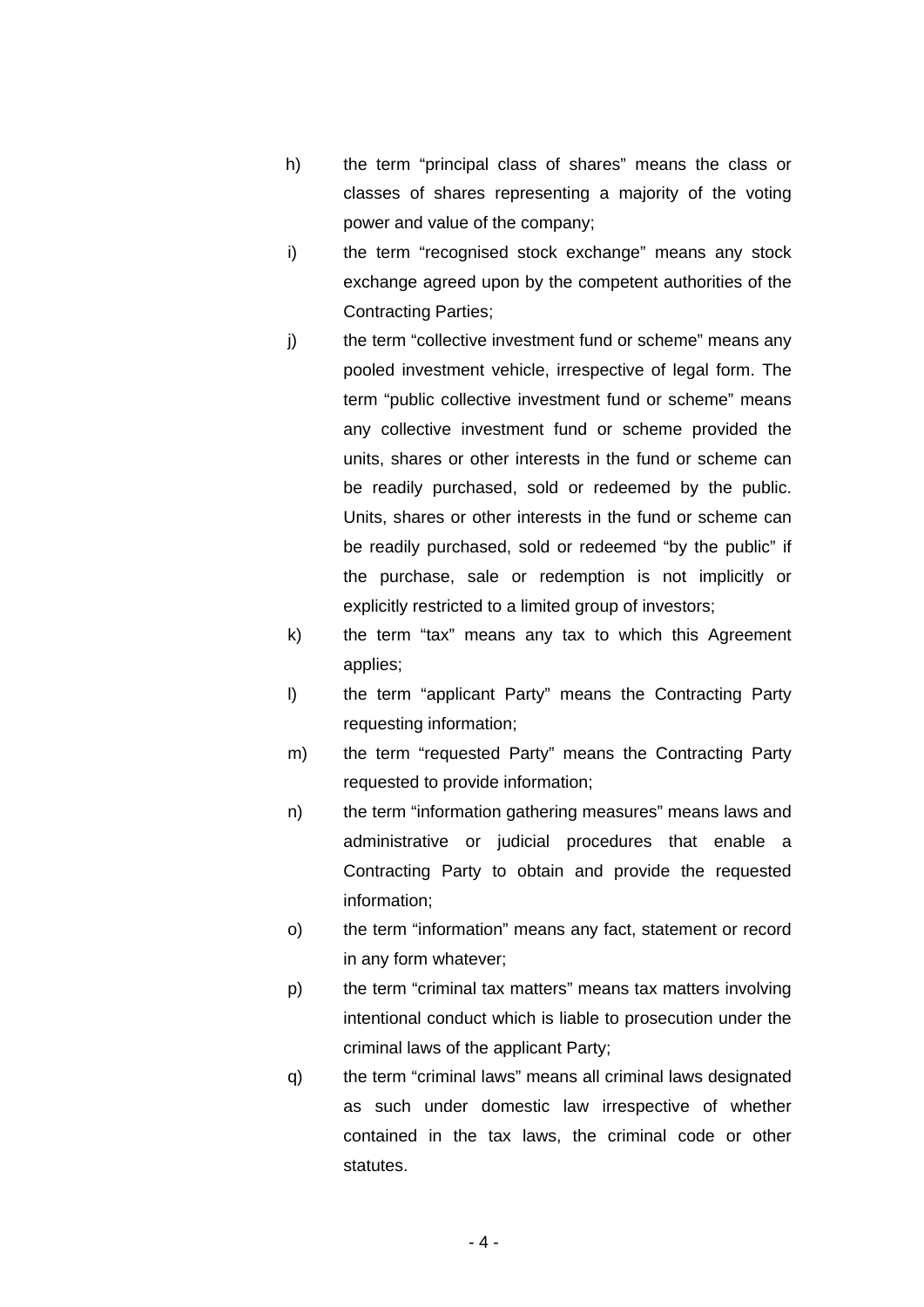2. As regards the application of this Agreement at any time by a Contracting Party, any term not defined therein shall, unless the context otherwise requires, have the meaning that it has at that time under the law of that Party, any meaning under the applicable tax laws of that Party prevailing over a meaning given to the term under other laws of that Party.

## *Article 5 Exchange of information upon request*

1. The competent authority of the requested Party shall provide upon request information for the purposes referred to in Article 1. Such information shall be exchanged without regard to whether the conduct being investigated would constitute a crime under the laws of the requested Party if such conduct occurred in the requested Party.

2. If the information in the possession of the competent authority of the requested Party is not sufficient to enable it to comply with the request for information, that Party shall use all relevant information gathering measures to provide the applicant Party with the information requested, notwithstanding that the requested Party may not need such information for its own tax purposes.

3. If specifically requested by the competent authority of an applicant Party, the competent authority of the requested Party shall provide information under this Article, to the extent allowable under its domestic laws, in the form of depositions of witnesses and authenticated copies of original records.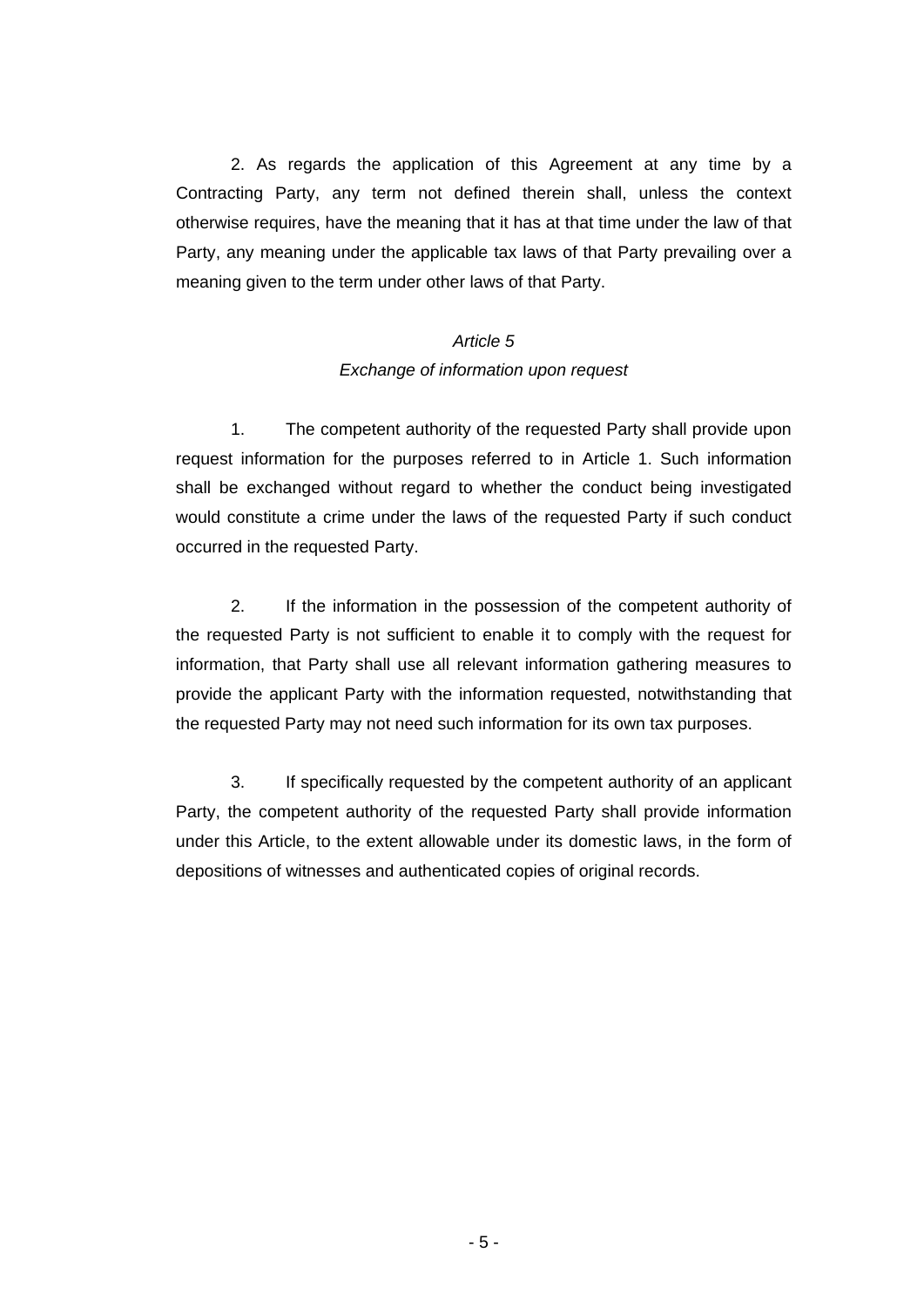4. Each Contracting Party shall ensure that its competent authorities for the purposes specified in Article 1 of this Agreement, have the authority to obtain and provide upon request:

- a) information held by banks, other financial institutions, and any person acting in an agency or fiduciary capacity including nominees and trustees;
- b) information regarding the ownership of companies, partnerships, trusts, foundations, "Anstalten" and other persons, including, within the constraints of Article 2, ownership information on all such persons in an ownership chain; in the case of trusts, information on settlors, trustees and beneficiaries; and in the case of foundations, information on founders, members of the foundation council and beneficiaries. Further, this Agreement does not create an obligation on the Contracting Parties to obtain or provide ownership information with respect to publicly traded companies or public collective investment funds or schemes unless such information can be obtained without giving rise to disproportionate difficulties.

5. The competent authority of the applicant Party shall provide the following information to the competent authority of the requested Party when making a request for information under this Agreement to demonstrate the foreseeable relevance of the information to the request:

- a) the identity of the person under examination or investigation;
- b) a statement of the information sought including its nature and the form in which the applicant Party wishes to receive the information from the requested Party;
- c) the tax purpose for which the information is sought;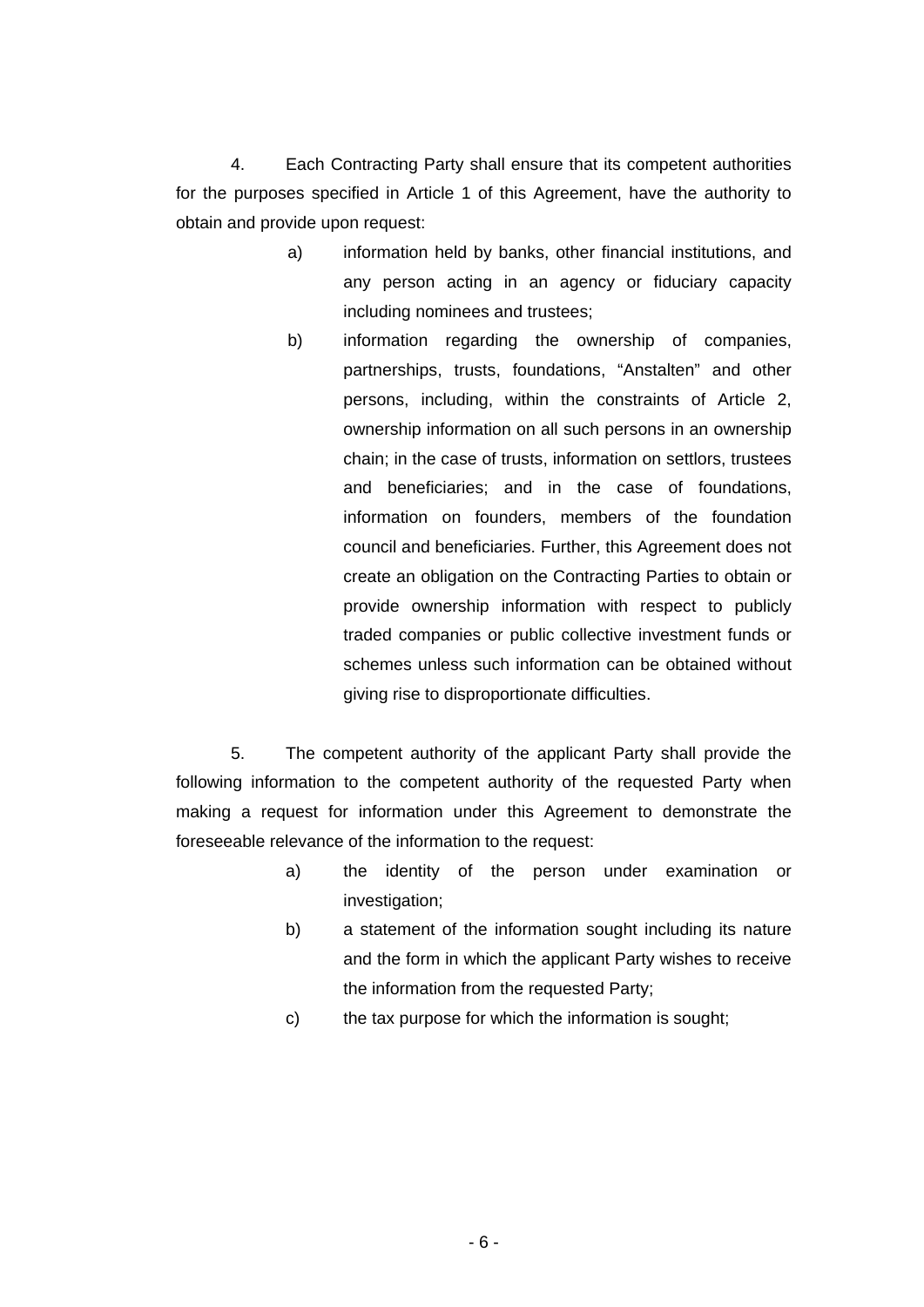- d) grounds for believing that the information requested is held in the requested Party or is in the possession or control of a person within the jurisdiction of the requested Party;
- e) to the extent known, the name and address of any person believed to be in possession of the requested information;
- f) a statement that the request is in conformity with the law and administrative practices of the applicant Party, that if the requested information was within the jurisdiction of the applicant Party then the competent authority of the applicant Party would be able to obtain the information under the laws of the applicant Party or in the normal course of administrative practice and that it is in conformity with this Agreement;
- g) a statement that the applicant Party has pursued all means available in its own territory to obtain the information, except those that would give rise to disproportionate difficulties.

6. The competent authority of the requested Party shall forward the requested information as promptly as possible to the applicant Party. To ensure a prompt response, the competent authority of the requested Party shall confirm receipt of a request in writing to the competent authority of the applicant Party and shall notify the competent authority of the applicant Party of deficiencies in the request, if any, within 60 days of the receipt of the request.

7. If the competent authority of the requested Party has been unable to obtain and provide the information within 90 days of receipt of the request, including if it encounters obstacles in furnishing the information or it refuses to furnish the information, it shall immediately inform the applicant Party, explaining the reason for its inability, the nature of the obstacles or the reasons for its refusal.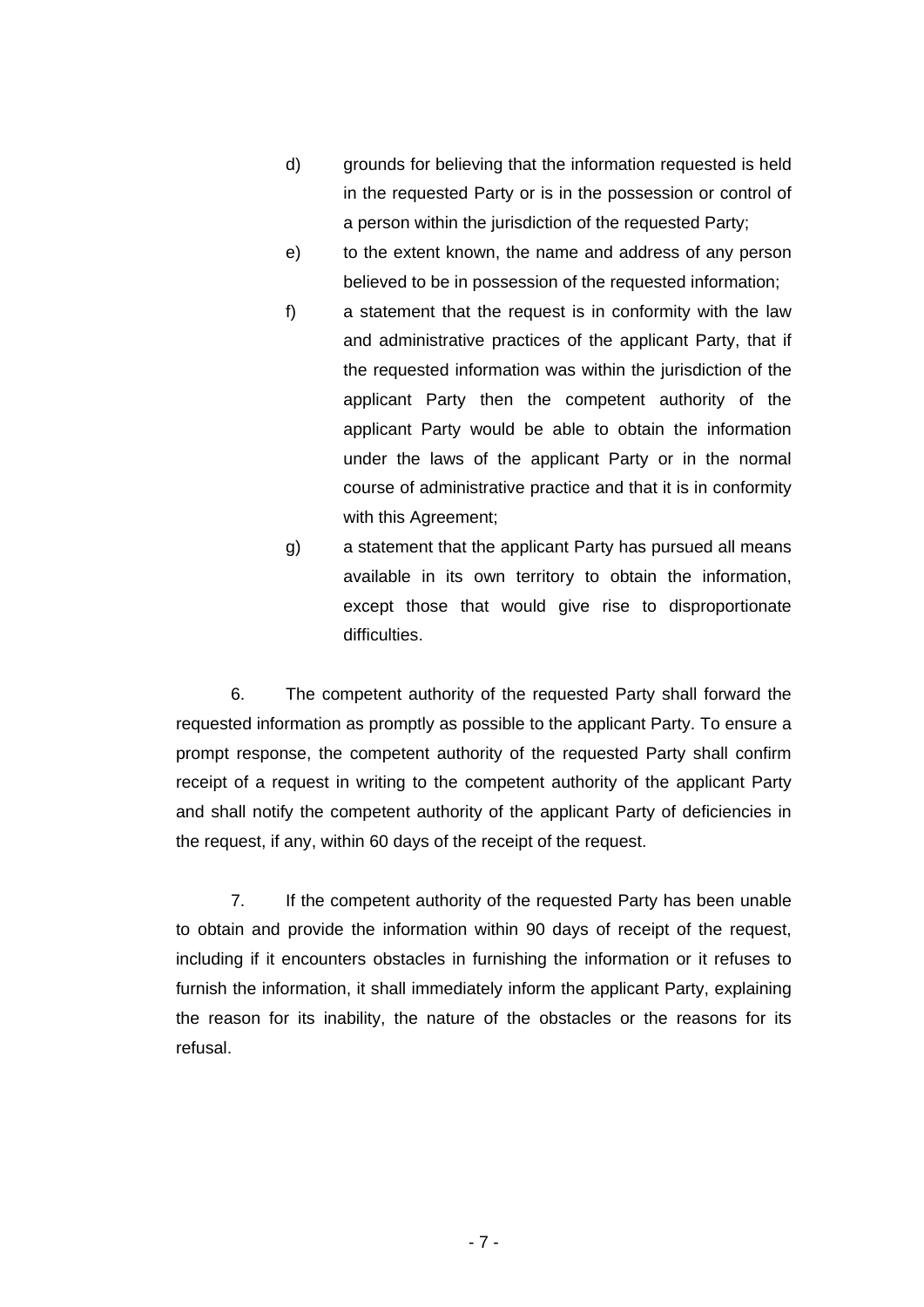# *Article 6*

## *Tax examinations abroad*

1. A Contracting Party may allow representatives of the competent authority of the other Contracting Party to enter the territory of the first-mentioned Party to interview individuals and examine records with the written consent of the persons concerned. The competent authority of the second-mentioned Party shall notify the competent authority of the first-mentioned Party of the time and place of the meeting with the individuals concerned.

2. At the request of the competent authority of one Contracting Party, the competent authority of the other Contracting Party may allow representatives of the competent authority of the first-mentioned Party to be present at the appropriate part of a tax examination in the second-mentioned Party.

3. If the request referred to in paragraph 2 is acceded to, the competent authority of the Contracting Party conducting the examination shall, as soon as possible, notify the competent authority of the other Party about the time and place of the examination, the authority or official designated to carry out the examination and the procedures and conditions required by the first-mentioned Party for the conduct of the examination. All decisions with respect to the conduct of the tax examination shall be made by the Party conducting the examination.

## *Article 7*

## *Possibility of declining a request*

1. The requested Party shall not be required to obtain or provide information that the applicant Party would not be able to obtain under its own laws for purposes of the administration or enforcement of its own tax laws. The competent authority of the requested Party may decline to assist where the request is not made in conformity with this Agreement.

2. The provisions of this Agreement shall not impose on a Contracting Party the obligation to supply information which would disclose any trade, business, industrial, commercial or professional secret or trade process.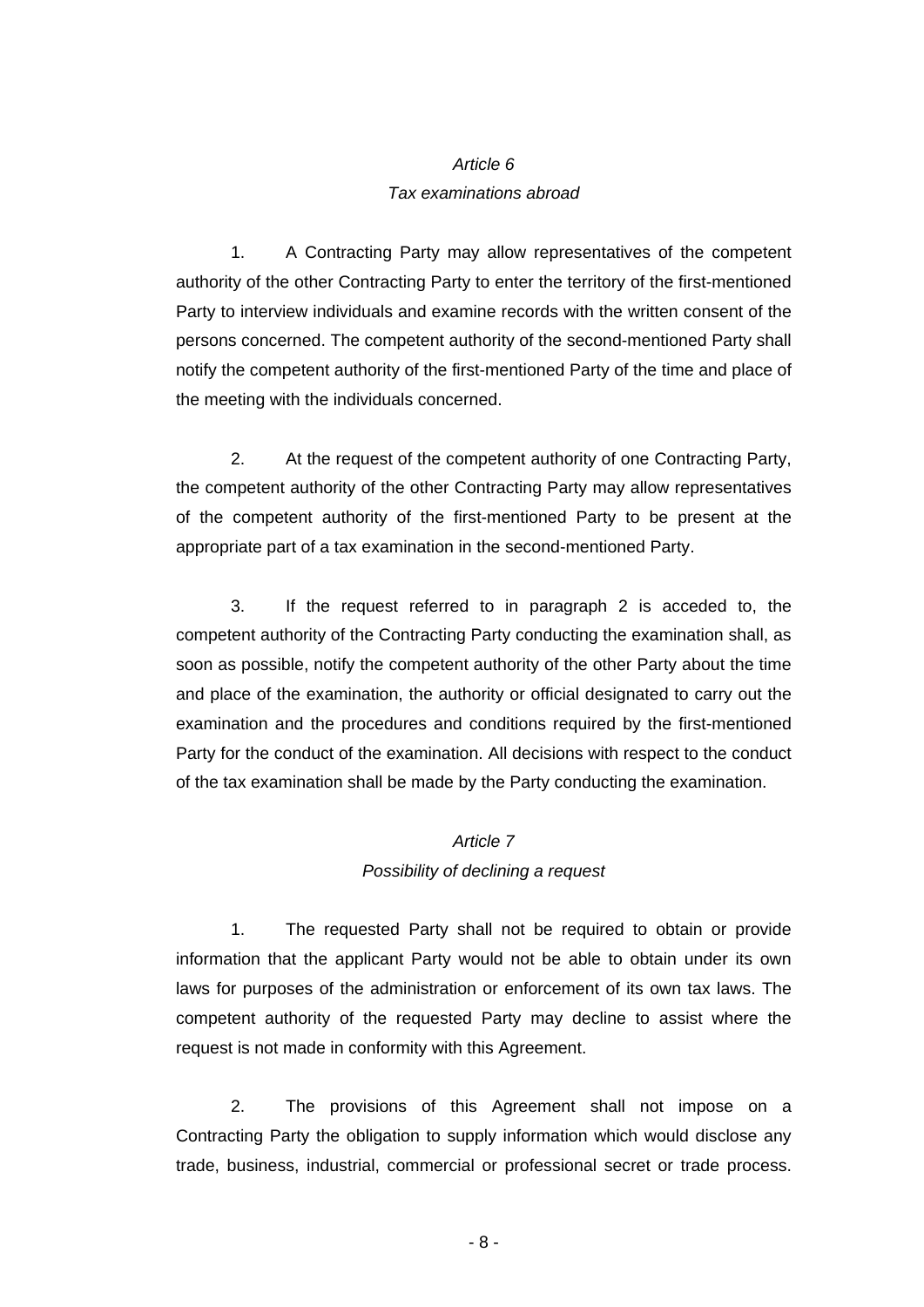Notwithstanding the foregoing, information of the type referred to in Article 5, paragraph 4 shall not be treated as such a secret or trade process merely because it meets the criteria in that paragraph.

3. The provisions of this Agreement shall not impose on a Contracting Party the obligation to obtain or provide information, which would reveal confidential communications between a client and an attorney, solicitor or other admitted legal representative where such communications are:

- a) produced for the purposes of seeking or providing legal advice; or
- b) produced for the purposes of use in existing or contemplated legal proceedings.

4. The requested Party may decline a request for information if the disclosure of the information would be contrary to public policy (*ordre public*).

5. A request for information shall not be refused on the ground that the tax claim giving rise to the request is disputed.

6. The requested Party may decline a request for information if the information is requested by the applicant Party to administer or enforce a provision of the tax law of the applicant Party, or any requirement connected therewith, which discriminates against a national of the requested Party as compared with a national of the applicant Party in the same circumstances.

## *Article 8*

## *Confidentiality*

Any information received by a Contracting Party under this Agreement shall be treated as confidential and may be disclosed only to persons or authorities (including courts and administrative bodies) in the jurisdiction of the Contracting Party concerned with the assessment or collection of, the enforcement or prosecution in respect of, or the determination of appeals in relation to, the taxes covered by this Agreement, or the oversight above. Such persons or authorities shall use such information only for such purposes. They may disclose the information in public court proceedings or in judicial decisions.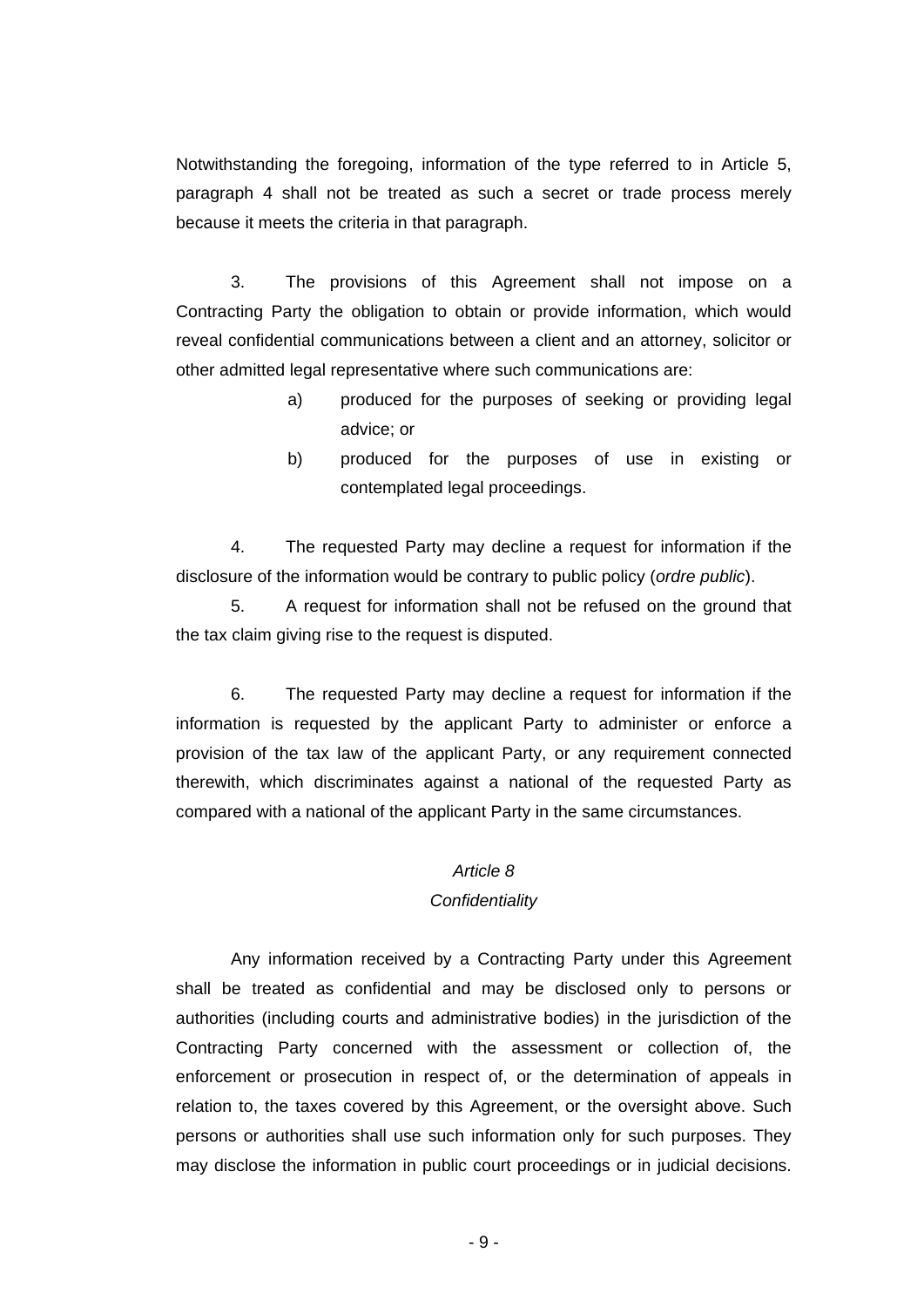The information may not be disclosed to any other person or entity or authority or any other jurisdiction without the express written consent of the competent authority of the requested Party.

## *Article 9*

## *Costs*

Incidence of costs incurred in providing assistance shall be agreed by the Contracting Parties.

## Article 10

## *Implementation legislation*

The Contracting Parties shall enact any legislation necessary to comply with, and give effect to, the terms of this Agreement.

## *Article 11*

#### *Language*

Requests for assistance and answers thereto shall be drawn up in English or Catalan.

## *Article 12*

#### *Mutual agreement procedure*

1. Where difficulties or doubts arise between the Contracting Parties regarding the implementation or interpretation of this Agreement, the competent authorities shall endeavour to resolve the matter by mutual agreement.

2. In addition to the agreements referred to in paragraph 1, the competent authorities of the Contracting Parties may mutually agree on the procedures to be used under the Articles 5 and 6.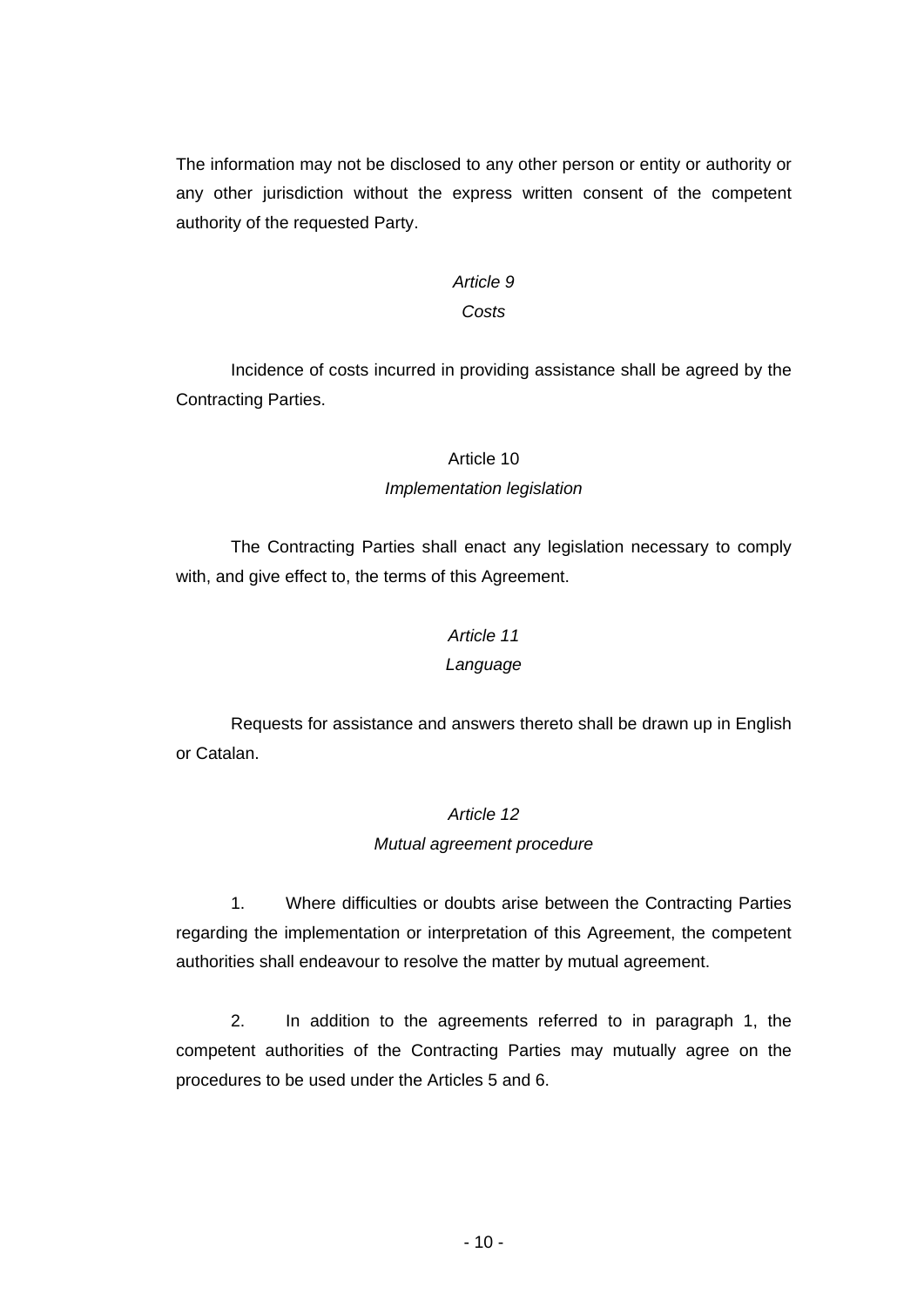3. The competent authorities of the Contracting Parties may communicate with each other directly for purposes of reaching agreement under this Article.

4. The Contracting Parties may also agree on other forms of dispute resolution.

# *Article 13 Entry into force*

This Agreement shall enter into force when each Party has notified the other of the completion of its necessary internal procedures for entry into force. Upon entry into force, it shall have effect:

- a) for criminal tax matters on that date; and
- b) for all other matters covered in Article 1 on that date, but only in respect of taxable periods beginning on or after that date, or where there is no taxable period, all charges to tax arising on or after that date.

## *Article 14 Termination*

1. Either Contracting Party may terminate this Agreement by serving a notice of termination either through diplomatic channels or by letter to the competent authority of the other Contracting Party.

2. Such termination shall become effective on the first day of the month following the expiration of a period of six months after the date of receipt of notice of termination by the other Contracting Party.

3. Following termination of this Agreement the Contracting Parties shall remain bound by the provisions of Article 8 with respect to any information obtained under the Agreement.